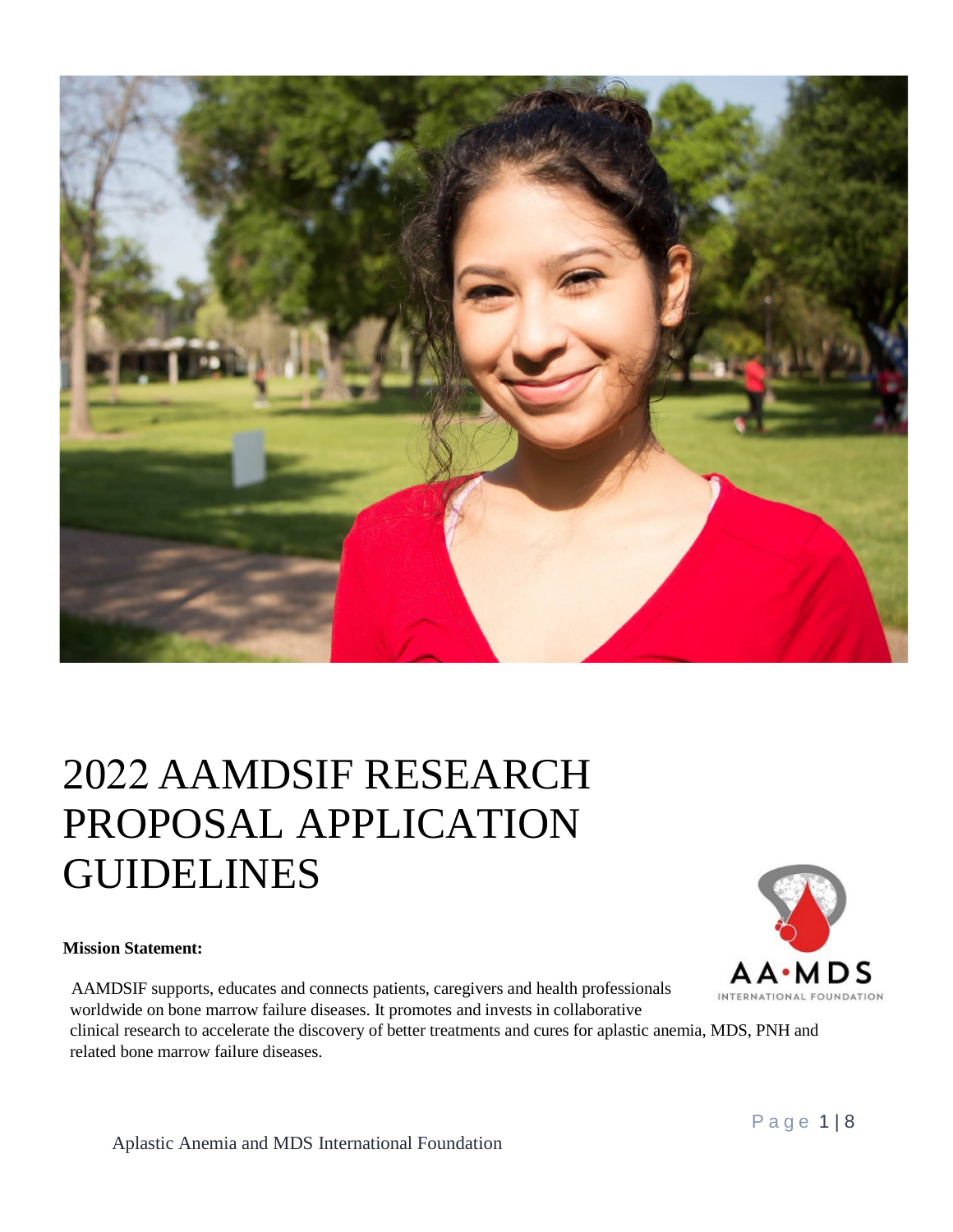

#### Summary

The Aplastic Anemia and MDS International Foundation, Inc. (AAMDSIF) is pleased to help researchers dedicated to the study of bone marrow disorders, advance the understanding, prevention and treatment of the following bone marrow disorders in both pediatric and adult populations:

- Aplastic Anemia (focus on acquired)
	- Myelodysplastic Syndromes (MDS)
		- o MDS transition to Acute Myeloid Leukemia (AML)
- Overlap between Myelodysplastic Syndromes and Myeloproliferative Neoplasms (MDS/MPN)
	- o Includes Chronic Myelomonocytic Leukemia (CMML)
- Paroxysmal Nocturnal Hemoglobinuria (PNH)
- Pure Red Cell Aplasia (PRCA)

Grants in the amount of \$60,000 over two years (30K each year) will be awarded to eligible national and international researchers, for qualified projects.

#### Background

For nearly thirty years, the AAMDSIF has provided financial support to research that leads to new insights into causes of bone marrow disorder diseases and to the development of new therapeutic approaches. The 2022 program will accept applications in any of these areas -

- Basic research
- Translational research
- Pre-clinical research
- Early stage clinical research
- Health services research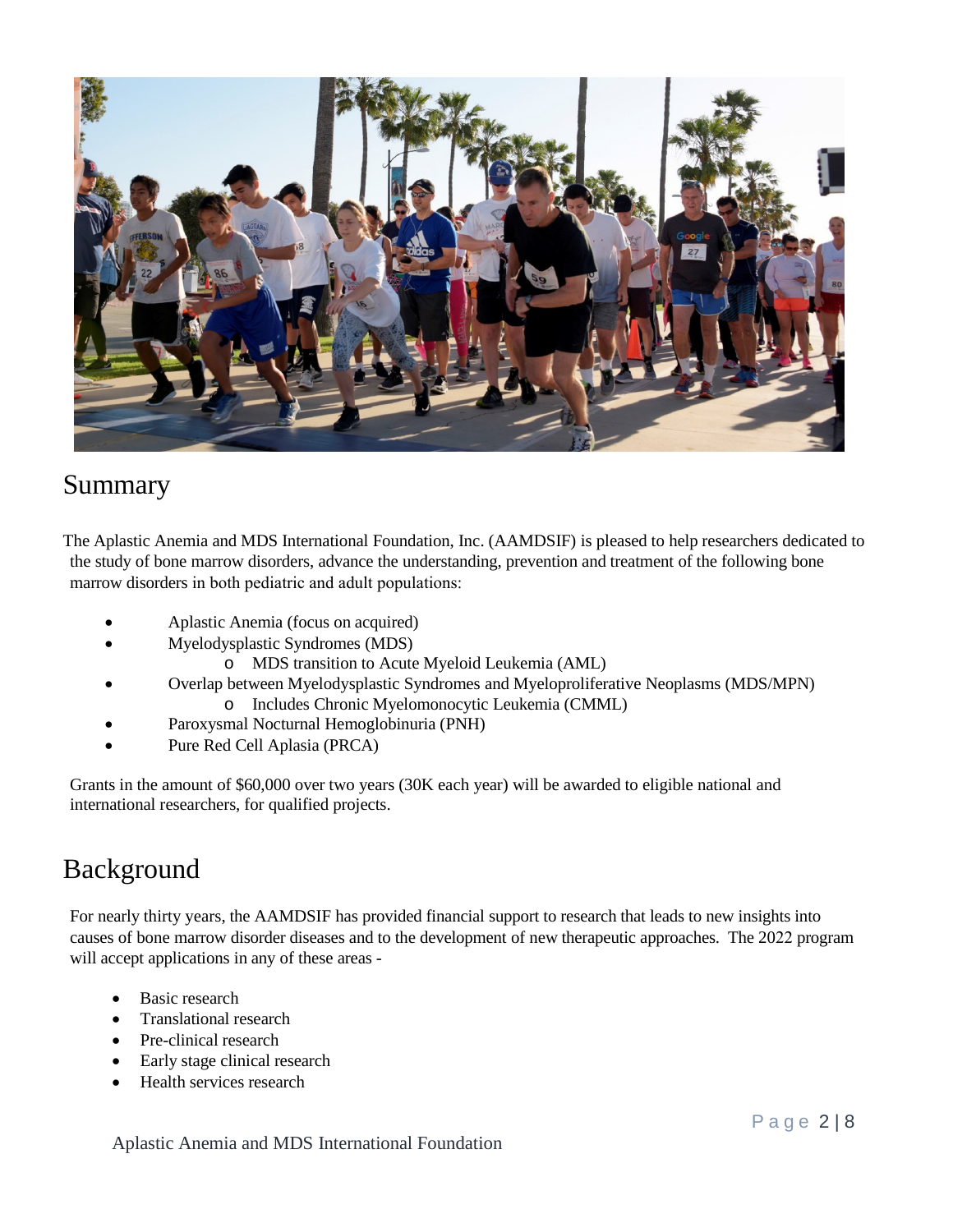# Applicant eligibility

To be eligible to apply for a research grant, an applicant must hold a Doctor of Medicine, Doctor of Philosophy, Doctor of Osteopathy, Doctor of Science, or other doctoral level degree (e.g., PharmD). There are no nationality restrictions. Research may be carried out in the United States or abroad but not at a for-profit laboratory in the private sector. The project must represent independent research conducted by the applicant. Members of the AAMDSIF Scientific and Medical Advisory Board are not eligible to apply for a grant, and may sponsor no more than 1 applicant during any given round.

#### *Preference will be given to New Investigators who propose a project that will contribute toward their professional development in bone marrow failure disease research.*

**New Investigators** are post-doctoral fellows, instructors, and those who have been assistant professors for fewer than five (5) years.

### Project eligibility

The Foundation is interested in funding research across the spectrum of basic and clinical science, but highest priority is for studies that have the potential to impact prevention, diagnosis, risk-stratification, treatment, or complications from transplantation for these diseases **within three years**. Examples of this type of research include:

- Discovery of biomarkers predicting response or resistance to existing therapies.
- Correlative science on patient samples collected from clinical trials, to inform understanding of therapeutic mechanisms.
- Late-stage pre-clinical research, with a goal of establishing proof-of-concept for a novel therapy
- Basic research that reveals new mechanisms of disease likely to benefit patients
- Genetics of bone marrow failure conditions including both inherited and acquired mutations

Investigators should be prepared to provide a rationale for the research as related to a gap in evidence for the proposed project. Applicants should clearly explain why the proposed research will address an important question that has not been answered by previous research.

#### Review Process

An NIH-model peer-review process is used to evaluate applications. Reviewers include members of the AAMDSIF Scientific Medical Advisory Board as well as ad hoc reviewers. It is the AAMDSIF policy not to reveal the names of the individuals who have reviewed the specific application.

Awards are based on the scientific quality of the research plan, the relevance of the proposed research to the AAMDSIF's goals, the applicant's qualifications, and the quality of the research institution and facility where the research will be conducted. The quality and support of the research mentor also will be considered.

In addition, the following criteria will be considered by reviewers:

- The likelihood that the goals of the proposal are attainable with the funding from AAMDSIF;
- The project is independent research and not part of a large, multi-funded study;
- The translational nature of the research and *whether the findings can be rapidly applied to benefit patients in the near term (e.g. within 3 years)*;
- The likelihood that the project will contribute toward the professional development of the researcher.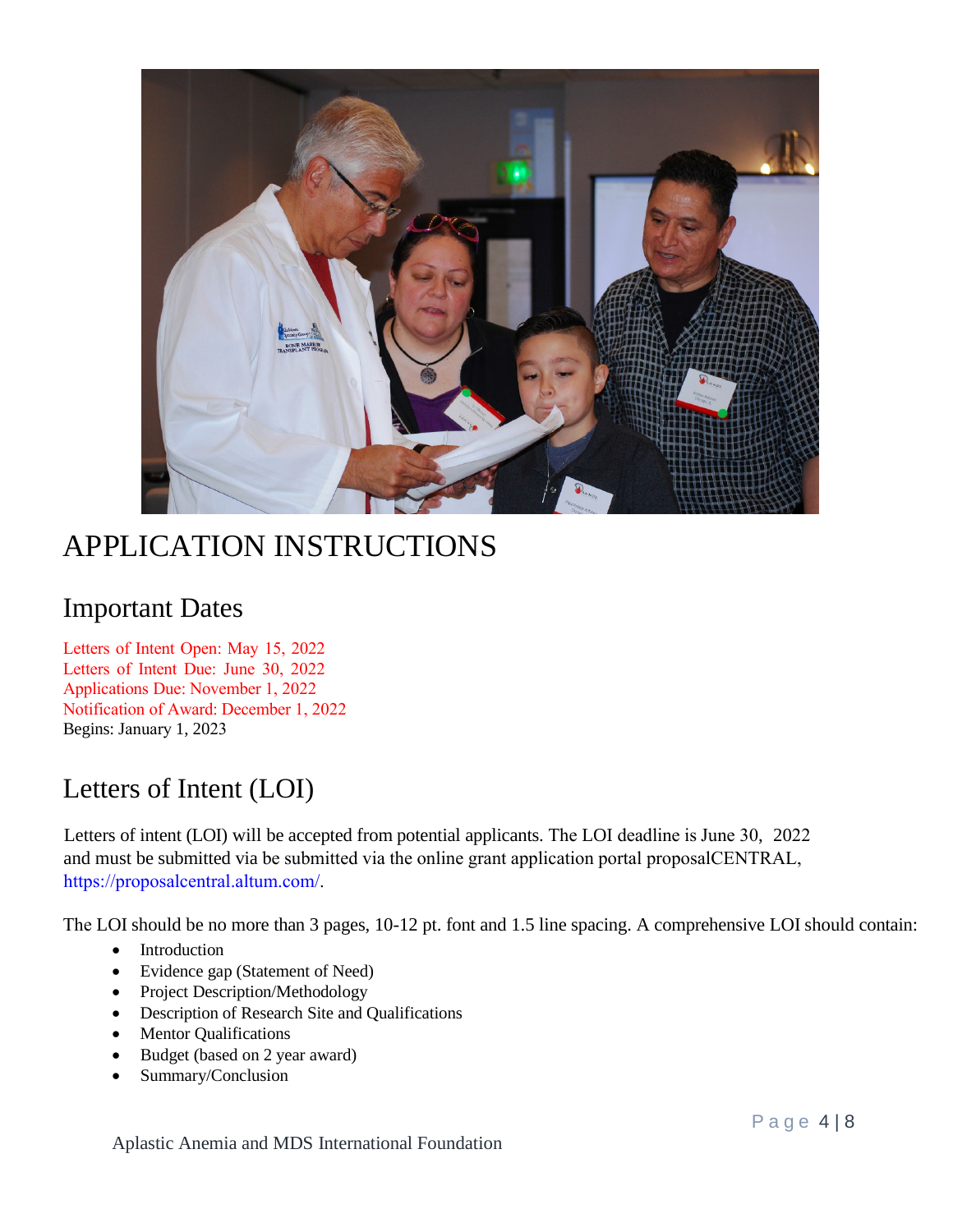# Application

Select applicants will be invited to submit full proposals, based on review of the letters of intent. Applications will be due  $2$  F W R E H U, and must but but a the online grant portal proposal CENTRAL. https:// [proposalcentral.altum.com/](https://proposalcentral.altum.com/)

#### **ProposalCENTRAL**

New applicants will be asked to create a profile in ProposalCENTRAL, inclusive of intuitional name and other identifying information. Applicants will be guided through the application process that includes:

- Title page
- Applicant/PI information
- Institution and Contacts
- Abstract
- Budget Summary
- Organizational Assurances
- Sponsorship (Mentor) Information
- Proposal Attachments (Project description and methodology)
- Three letters of recommendation
- Signature Pages

# Use of Funds

Successful applicants can be funded up to \$60,000 for two years (\$30,000 each year, with second-year funding pending approved progress in the first year). Grant funds may be used only to support the direct costs of research and indirect costs of up to 10% of the grant. Grant funds may not be used for purchase of permanent equipment (defined as equipment expected to last at least three years and computer hardware) or for repair or service contract costs for institutional equipment; the construction or renovation of facilities; furniture; salaries of collaborators at other institutions; honoraria; membership dues; subscriptions; books; or journals.

Allowable use of grant funds includes salary for the principal investigator and for scientific personnel directly engaged in the research project at the principal investigator's institution; consumable supplies, disposables, and animals necessary to fulfill the project's specific aims; and travel necessary to conduct research or to present the results of the research at appropriate scientific or medical meetings sponsored by non-profit associations. The maximum amount of funds expendable for travel is \$2,000 per year. Travel funded by this grant must be completed during the funding period.

Grantees are required to present a poster of their work during the AAMDSIF Scientific Symposium that occurs during the two year period of the grant. These symposia occur biannually, and are attended by leading researchers in the field of hematology/oncology. For non-US based investigators, a separate travel stipend may be available upon request.

### Support from Other Sources

An applicant may not apply for, use, or accept AAMDSIF funds for a research project or part of a project already supported by the AAMDSIF. Accordingly, full disclosure of all available and pending funds for research support must be made in the budget included with the grant application. If funds from other sources become available to the

Aplastic Anemia and MDS International Foundation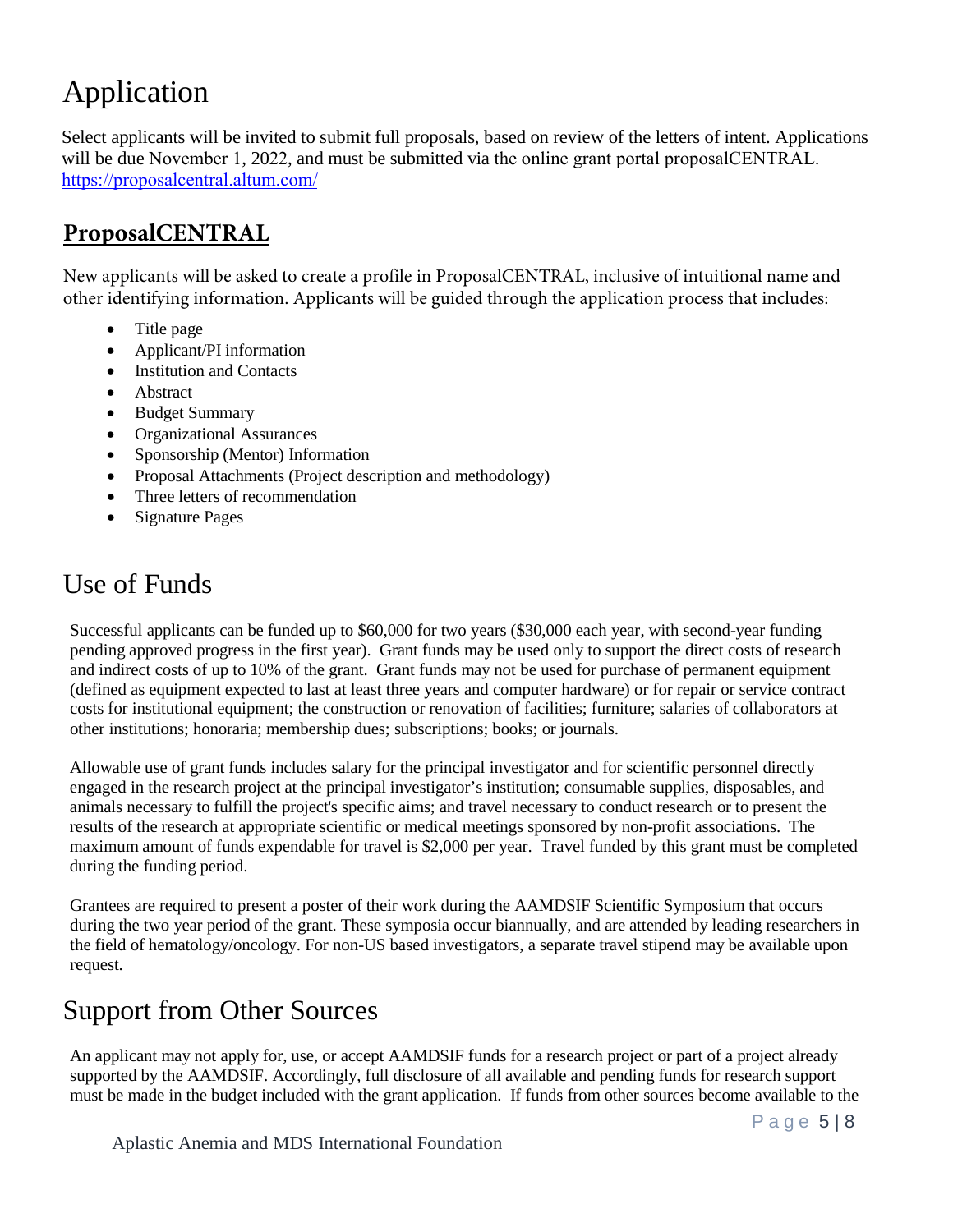applicant during the review or tenure of an AAMDSIF research grant, the principal investigator must inform the AAMDSIF in writing. The AAMDSIF and its advisors will then make a decision about the continuation of the research award.

### Grant Payments

Checks are made payable to the grantee's institution and are issued quarterly. The institution's financial officer should establish an account from which research expenses may be paid under the terms of the approved award. **No funds will be released before receipt by the AAMDSIF of a signed copy of the Notice of Award.** Additionally, the AAMDSIF reserves the right to withhold payments for failure to meet the Foundation's reporting requirements outlined in this document and the Notice of Award.

#### Expenditures beyond the Grant Period

Expenditures may not be made against a grant after its expiration date except with prior authorization in writing from the AAMDSIF.

At the termination of the grant unexpended funds may, under exceptional circumstances, be used for an approved period of time. The grantee must request in writing such an extension of the use of grant funds. The request must state the amount of unexpended funds and how those funds will be used during the extension period. In addition, the grantee must provide a detailed justification satisfactory to the AAMDSIF and its Scientific Medical Advisory Board. Such a request must be made no later than two (2) weeks after the termination date of the award.

#### Change in Status

**The continued use of grant funds following any change in the status of the principal investigator requires approval in writing by the AAMDSIF**. Such changes include, but are not limited to, a move by the investigator to a new institution, the institution's withdrawal from the project, the investigator's termination from the institution, or an absence of the grantee longer than six weeks. Because the grant is awarded to the investigator and not to the institution, upon approval by the AAMDSIF, grant funds remain with the principal investigator.

Should the Foundation not approve the use of funds following the change of status, a financial report and progress report must be sent via electronic mail four weeks following the Foundation's decision. The progress report must justify the spending to date and will be reviewed by the Scientific Medical Advisory Board. All funds not spent before the investigator's change in status must be returned within six weeks following the Foundation's decision not to approve the use of funds following the change of status. Funds that are found by the Scientific Medical Advisory Board to be spent without justification must also be returned.

### Cancellation of Grant

If, for any reason the grantee must relinquish the award, s/he must notify the AAMDSIF in writing within two weeks of the decision to relinquish the award. The AAMDSIF reserves the right to discontinue a grant if circumstances render the grantee unqualified and/or unable to perform under the terms and conditions of this policy and the Notice of Award. Such circumstances include, but are not limited to, loss of license, conviction of a crime in relation to research or clinical activities, or withdrawal of insurance. Failure to submit a progress report by the specified deadline will result in withdrawal of funding.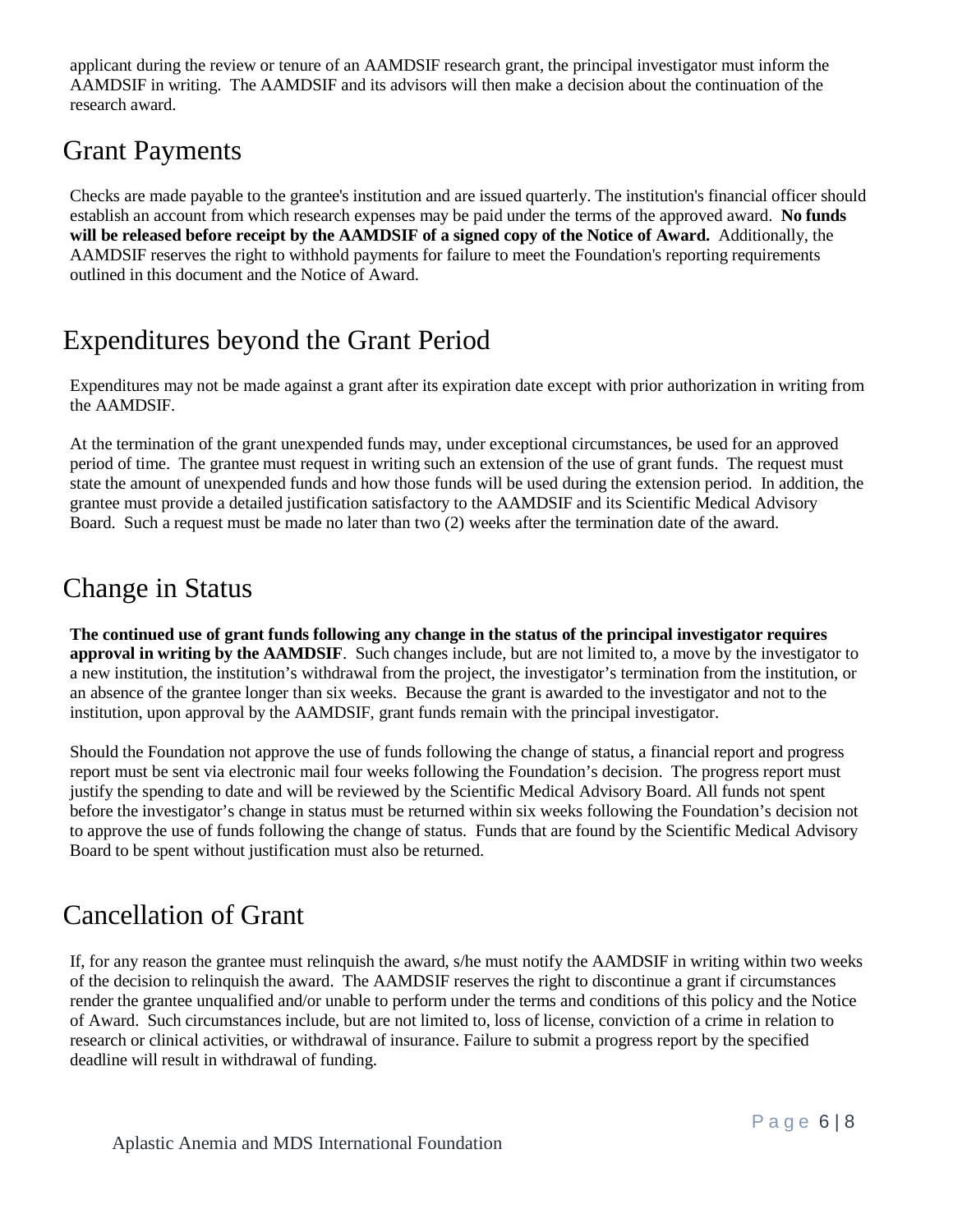#### Reports

A financial report form will be mailed to the grantee's financial officer with a copy of the award letter. The completed form must be returned to the AAMDSIF within twelve (12) weeks after the termination date of the award.

A detailed mid-project progress report must be submitted to AAMDSIF by November 30, 2023; the report should explain how the research results have to date met the objectives established in the application. The report must be reviewed and approved by the AAMDSIF's Scientific Medical Advisory Board in order to receive the second year of funding. In addition, a one-page summary of the above information in lay language intended for patients must be submitted at the same time. The Foundation may use the summary in its website, newsletters, annual reports, social media venues and other material.

A final report is due to the AAMDSIF six weeks after the close of the award period (December 31 of the second year). The report will include an outline as well as a detailed discussion of the work performed, results (particularly as they compare to the objectives established in the application), and future plans for related research. Reprints of any publication written by the grant recipient and relating to the work performed during the award period must be included. Additionally, a one-page summary of the above information in lay language intended for patients must be submitted. The Foundation may use the summary in its website, newsletters, annual reports, and other material.

### Publications and Oral Presentations

All manuscripts on findings produced with assistance from the research grant must be submitted to the AAMDSIF within one month of publication.

Recipients must cite support from the AAMDSIF in all published work and in all oral presentations that relate to findings produced with assistance from the research grant.

For a period of 10 years post-award, the grantee is responsible for forwarding to AAMDSIF, a copy of published material directly resulting from the funded work. AAMDSIF will perform a yearly follow-up with all grantees to establish a record of funded publications and additional funding awarded since receipt of AAMDSIF grant.

**Grantees are strongly encouraged to publish material on open source venues when possible, to allow patients the greatest access possible to findings funded through their donations**.

#### Human and/or Animal Subjects/Tissues

When human subjects or tissues are to be used in a research project, it is the responsibility of the grantee and the institution to ensure that the institution has on file:

- A complete copy of the research protocol approved by the Institutional Review Board with oversight on human subjects and a copy of that Board's current approval notice (or, for research conducted outside of the United States, the equivalent of an IRB), and
- A copy of the informed consent form(s) to be used by patients.

When animals and/or animal tissues are used, it is the responsibility of the grantee and the institution to ensure that the institution has a complete copy of the institution's animal care and use committee approval on file.